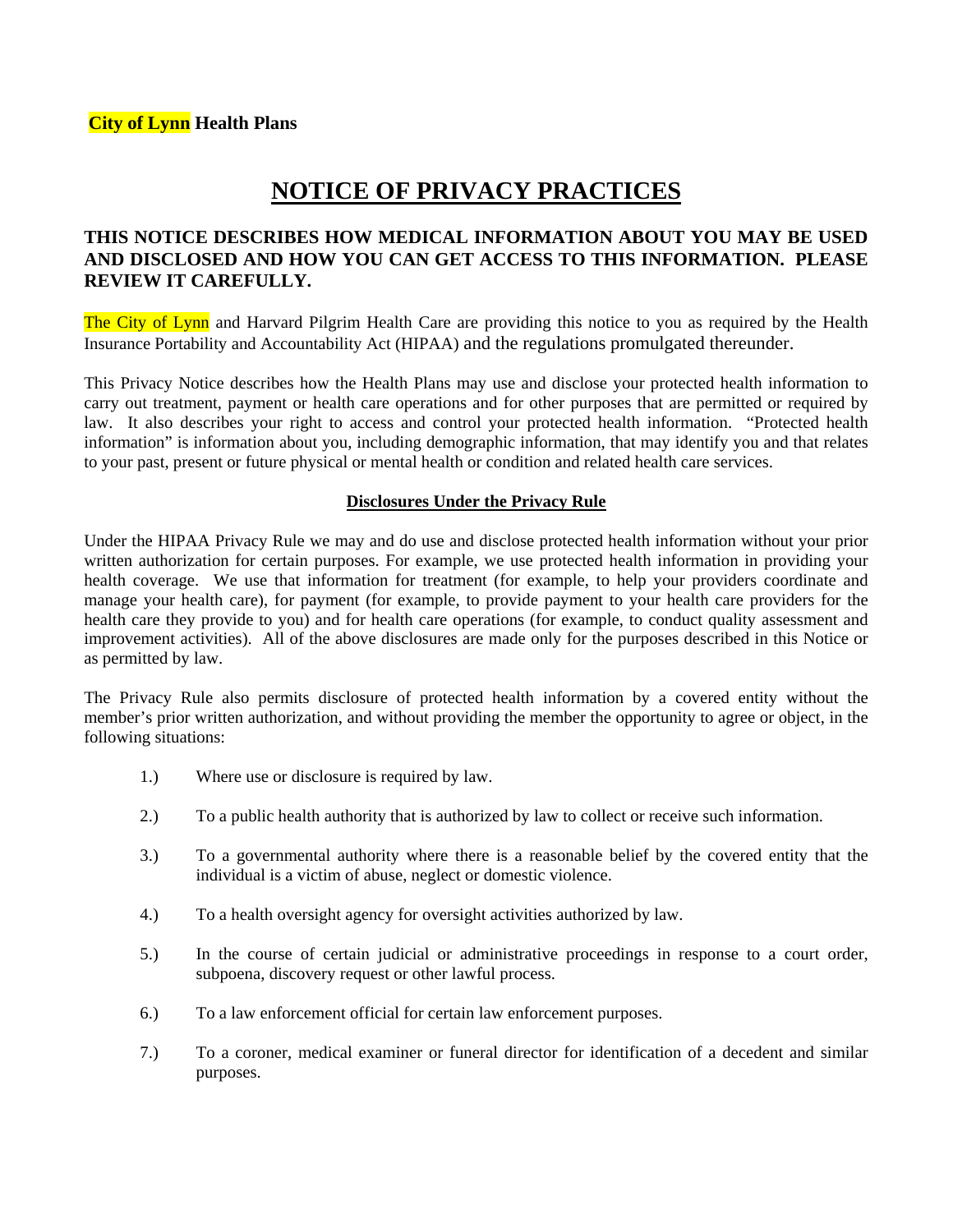- 8.) To organ procurement organizations or similar entities for the purpose of facilitating transplantations, etc.
- 9.) For medical research that has been approved by an institutional review board or similar medical panel.
- 10.) Where the covered entity in good faith believes the use or disclosure is necessary to prevent or lessen a serious and imminent threat to the health or safety of a person or the public or is necessary for law enforcement authorities to identify or apprehend an individual.
- 11.) For certain specialized government functions including: certain military and veterans activities, certain national security and intelligence activities, protective services for the President and other leaders; certain medical suitability determinations by the Department of State; and certain correctional and law enforcement custodial situations.
- 12.) As authorized by and to the extent necessary to comply with laws relating to workers' compensation or other similar programs.

The conditions pursuant to which disclosures may be made for the above-listed purposes are more fully described at 45 CFR 164.512.

A covered entity is prohibited from using or disclosing genetic information for underwriting purposes.

Uses and disclosures of protected health information other than those listed, above, may only be made with your written authorization. You may revoke any such authorization by executing a Revocation of Authorization form, a copy of which is available from the Town's Health Benefits Office.

### **Your Rights**

You have the right to inspect and copy your protected health information that is maintained in a designated record set by us. We will provide you with access to this information within thirty (30) days of receiving a written request for it. We will charge a reasonable fee for copying and mailing the records. Your rights with respect to the inspection and copying of records are more fully described at 45 CFR 164.524.

You have the right to request restrictions on certain uses and disclosures of protected health information (as provided at 45 CFR 164.522(a)) to carry out treatment, payment or health care operations. While we are not required to agree to a requested restriction, we will carefully consider any request.

You have the right to request that we allow you to receive communications of protected health information from us by alternative means or at alternative locations if you state that the disclosure of all or part of that information could endanger you. We will accommodate any such reasonable request.

You have the right, subject to certain limitations set forth at 45 CFR 164.526, to request that we amend protected health information, or a record that relates to you, in a designated record set for as long as that information is maintained in the designated record set. Your request to correct, amend, or delete information should be in writing. We will notify you if we make an adjustment as a result of your request. If we do not make an adjustment, we will send you a letter explaining why within 30 days. In the case of a denial, you may ask us to make your request part of your records, or you may file a statement of disagreement with us. You may also file a complaint with us or with the Secretary of Health and Human Services. If we make an amendment we will attempt to inform and provide the amendment within a reasonable time to anyone identified by you as possessing the subject protected health information as well as to persons who we know have the protected health information that has been amended.